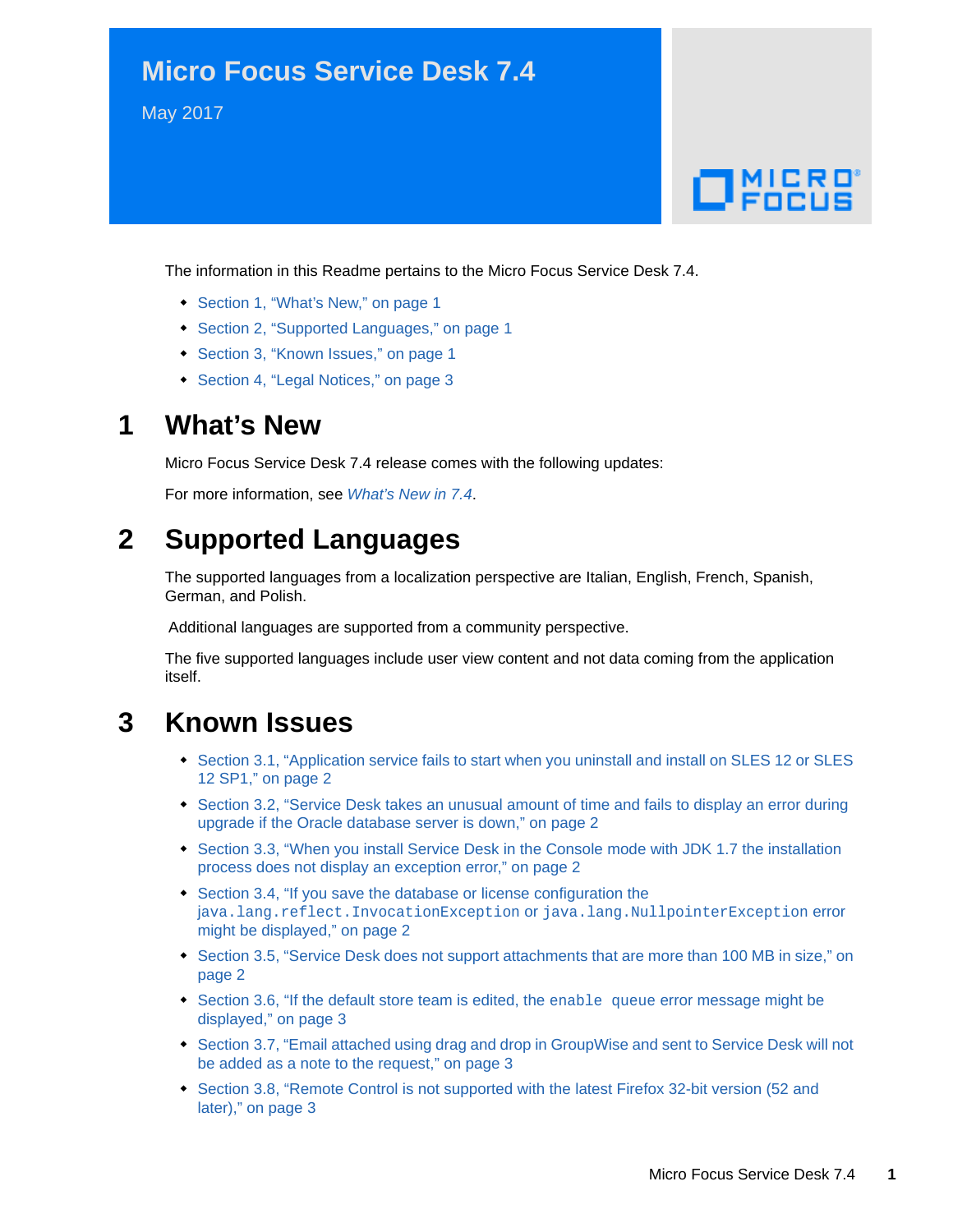## <span id="page-1-4"></span>**3.1 Application service fails to start when you uninstall and install on SLES 12 or SLES 12 SP1**

When you uninstall and install Service Desk on SLES 12 or SLES 12 SP1, the installation will be successful but application service will fail to install and you will not be able to access Service Desk.

Workaround: After uninstalling Service Desk, reboot the device and then install Service Desk.

#### <span id="page-1-0"></span>**3.2 Service Desk takes an unusual amount of time and fails to display an error during upgrade if the Oracle database server is down**

While upgrading Service Desk that uses the Oracle database, if the database server is down, then Service Desk does not display an exception and the upgrade process is not terminated.

Workaround: Start the Oracle database, restart the Service Desk service, and then initiate the upgrade process.

As a best practice ensure that the database is up and running while upgrading Service Desk.

## <span id="page-1-2"></span>**3.3 When you install Service Desk in the Console mode with JDK 1.7 the installation process does not display an exception error**

When you install Service Desk in the Console mode with JDK 1.7 version, the installation completes successfully and does not display the prerequisite exception (Service Desk 7.4 supports the JDK 1.8 version).

Workaround: None.

As a best practice ensure that the JDK 1.8 version is installed.

## <span id="page-1-3"></span>**3.4 If you save the database or license configuration the java.lang.reflect.InvocationException or java.lang.NullpointerException error might be displayed**

During installation or upgrade, if you save the database or license configuration, in the login page, the java.lang.reflect.InvocationException or java.lang.NullpointerException error might be displayed.

Workaround: Restart the Service Desk service.

Ensure that the database is up and running and that there are no connection issues between database and Service Desk.

#### <span id="page-1-1"></span>**3.5 Service Desk does not support attachments that are more than 100 MB in size**

When you try to download an attachment of more than 100 MB in size, then an out of memory error might be displayed.

Workaround: None.